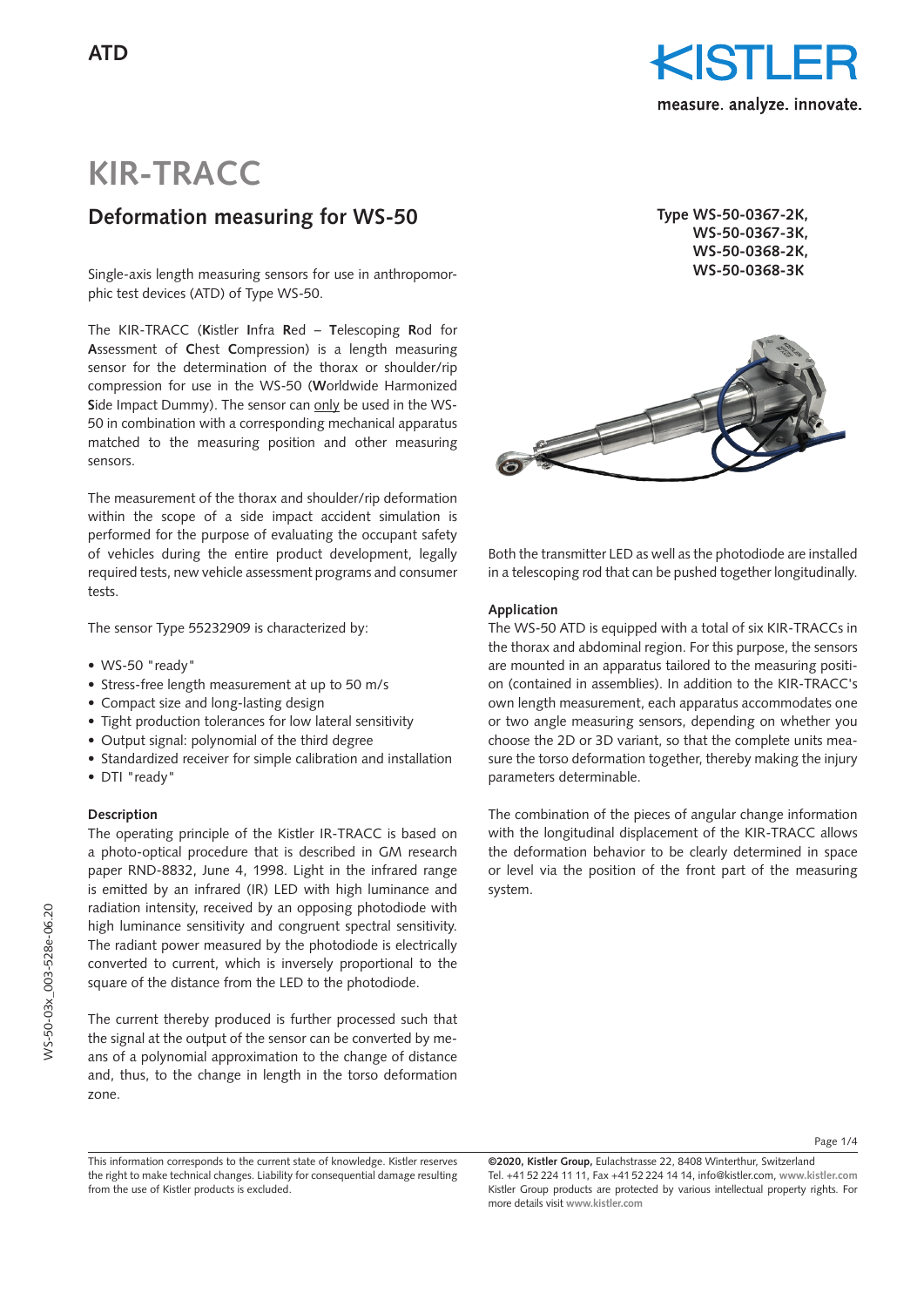

### **Technical data**

| Length measuring                                     | 55232909      |                          |                          |
|------------------------------------------------------|---------------|--------------------------|--------------------------|
| Specification                                        |               | <b>Thorax</b>            | <b>Shoulder</b>          |
| Measuring range                                      | mm            | 90                       | 90                       |
| Retraction/withdrawal speed, max.                    | m/s           | 50                       | 50                       |
| Power supply U <sub>b</sub>                          | $\vee$        | 5                        | 5                        |
| Current consumption, max. (typ.)                     | mA            | 35(26)                   | 35(26)                   |
| Operating temperature range                          | $^{\circ}$ C  | 1540                     | 1540                     |
| Sensor output, max. (typ.)                           | mV            | 350 (300)                | 350 (300)                |
| Output format                                        |               | Cubic polynomial         | Cubic polynomial         |
| Approximation deviation, max.                        | $\frac{1}{2}$ | 1                        | 1                        |
| Shock resistance, max.                               | g             | 200                      | 200                      |
| Cable length (open cable ends)                       | m             | 6                        | 6                        |
| Mass                                                 | Grams         | 125                      | 125                      |
| Sensitivity of telescopic displacement <sup>1)</sup> |               |                          |                          |
| Deviation @ 120 mm (typ.)                            | $%$ F.S.      | $\overline{\phantom{a}}$ | $\overline{\phantom{a}}$ |
| Deviation @ 90 mm (typ.)                             | $%$ F.S.      | 0.2                      | 0.2                      |
| Deviation @ 75 mm (typ.)                             | %F.S.         | 0.2                      | 0.2                      |
| Deviation @ 60 mm (typ.)                             | %FS.          | 0.1                      | 0.1                      |
| Deviation @ 30 mm (typ.)                             | $%$ F.S.      | 0.1                      | 0.1                      |
| Deviation (max. %F.S.)                               | $\%$          | $\mathbf{1}$             | $\mathbf{1}$             |
| Sensitivity of telescopic deflection <sup>2)</sup>   |               |                          |                          |
| Deviation @ 120 mm (typ.)                            | $%$ F.S.      | $\overline{\phantom{a}}$ | ٠                        |
| Deviation @ 90 mm (typ.)                             | $%$ F.S.      | 0.6                      | 0.6                      |
| Deviation @ 75 mm (typ.)                             | %F.S.         | 0.3                      | 0.3                      |
| Deviation @ 60 mm (typ.)                             | $%$ F.S.      | 0.2                      | 0.2                      |
| Deviation @ 30 mm (typ.)                             | $%$ F.S.      | 0.2                      | 0.2                      |
| Deviation (max. %F.S.)                               | $\%$          | 1.5                      | 1.5                      |
| Angle measuring                                      |               |                          |                          |

| Rotation X axis | $\mathsf{ANX}_\mathsf{up}$   | deg. |     |     |
|-----------------|------------------------------|------|-----|-----|
| Rotation X axis | $\mathsf{ANX}_\mathsf{down}$ | deg. |     |     |
| Rotation Z axis | $ANZ$ <sup>4)</sup>          | deg. | ±45 | ±45 |

WS-50-03x\_003-528e-06.20 WS-50-03x\_003-528e-06.20

> This information corresponds to the current state of knowledge. Kistler reserves the right to make technical changes. Liability for consequential damage resulting from the use of Kistler products is excluded.

**©2020, Kistler Group,** Eulachstrasse 22, 8408 Winterthur, Switzerland Tel. +41 52 224 11 11, Fax +41 52 224 14 14, info@kistler.com, **www.kistler.com** Kistler Group products are protected by various intellectual property rights. For more details visit **www.kistler.com**

Page 2/4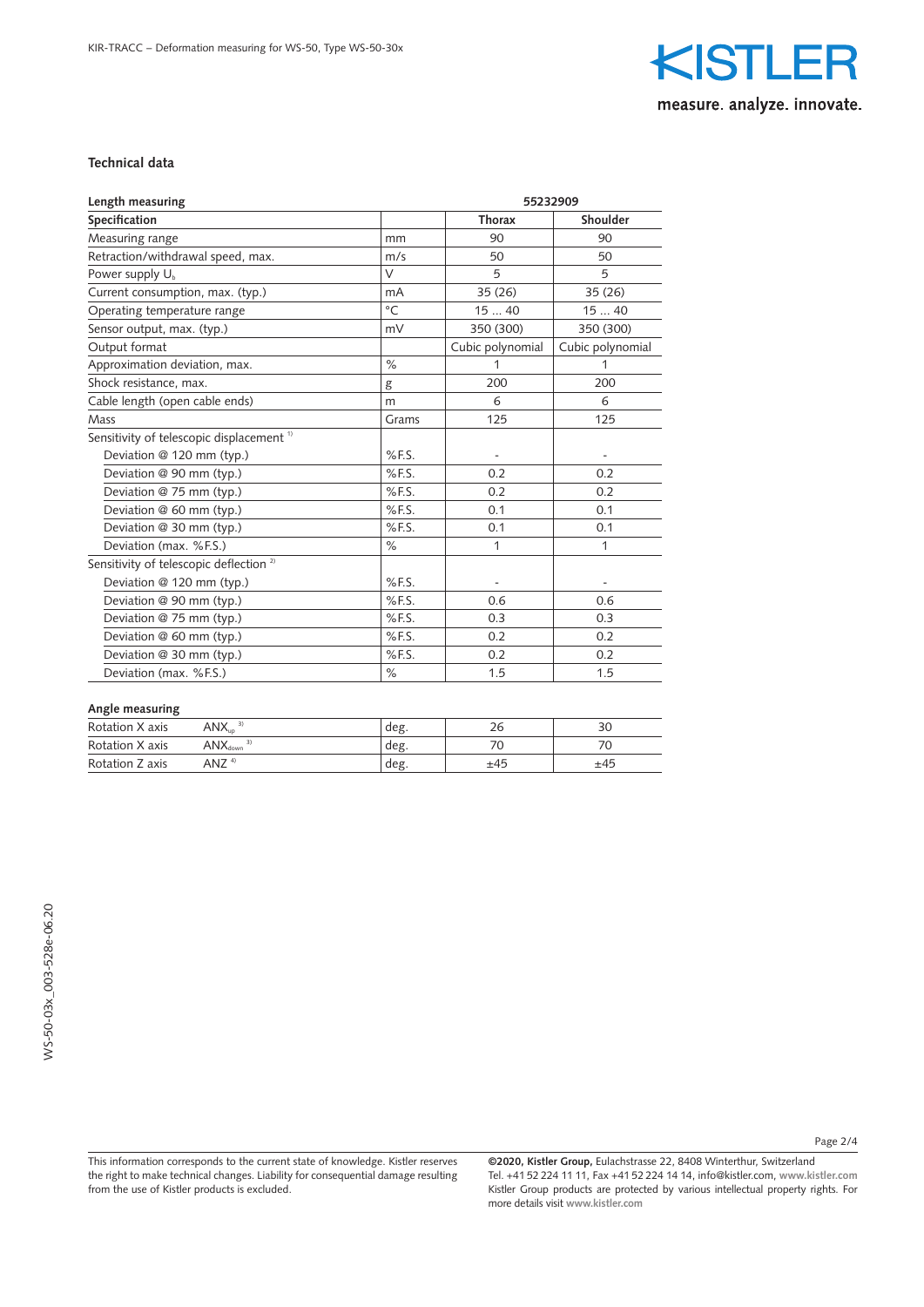

- <sup>1)</sup> Description:
	- Rigid suspension at both fastening points
	- Pos. 1: Telescopic elements for displacement at the narrower end
	- Pos. 2: Telescopic elements for displacement at the wider end
	- Sensitivity results from the signal difference during telescopic displacement



- 2) Description
	- Rigid suspension at both fastening points
	- Telescopic deflection through a weight acting at the middle (450 gram)
	- Sensitivity results from the signal difference during telescopic deflection



Fig. 3: Diagram of measurement setup for telescopic deflection

<sup>3)</sup> Description: rotation X axis



Fig. 4: Angle measuring: rotation X axis

Description: rotation Z axis



Fig. 5: Angle measuring: rotation Z axis

This information corresponds to the current state of knowledge. Kistler reserves the right to make technical changes. Liability for consequential damage resulting from the use of Kistler products is excluded.

Page 3/4

**<sup>©2020,</sup> Kistler Group,** Eulachstrasse 22, 8408 Winterthur, Switzerland Tel. +41 52 224 11 11, Fax +41 52 224 14 14, info@kistler.com, **www.kistler.com** Kistler Group products are protected by various intellectual property rights. For more details visit **www.kistler.com**